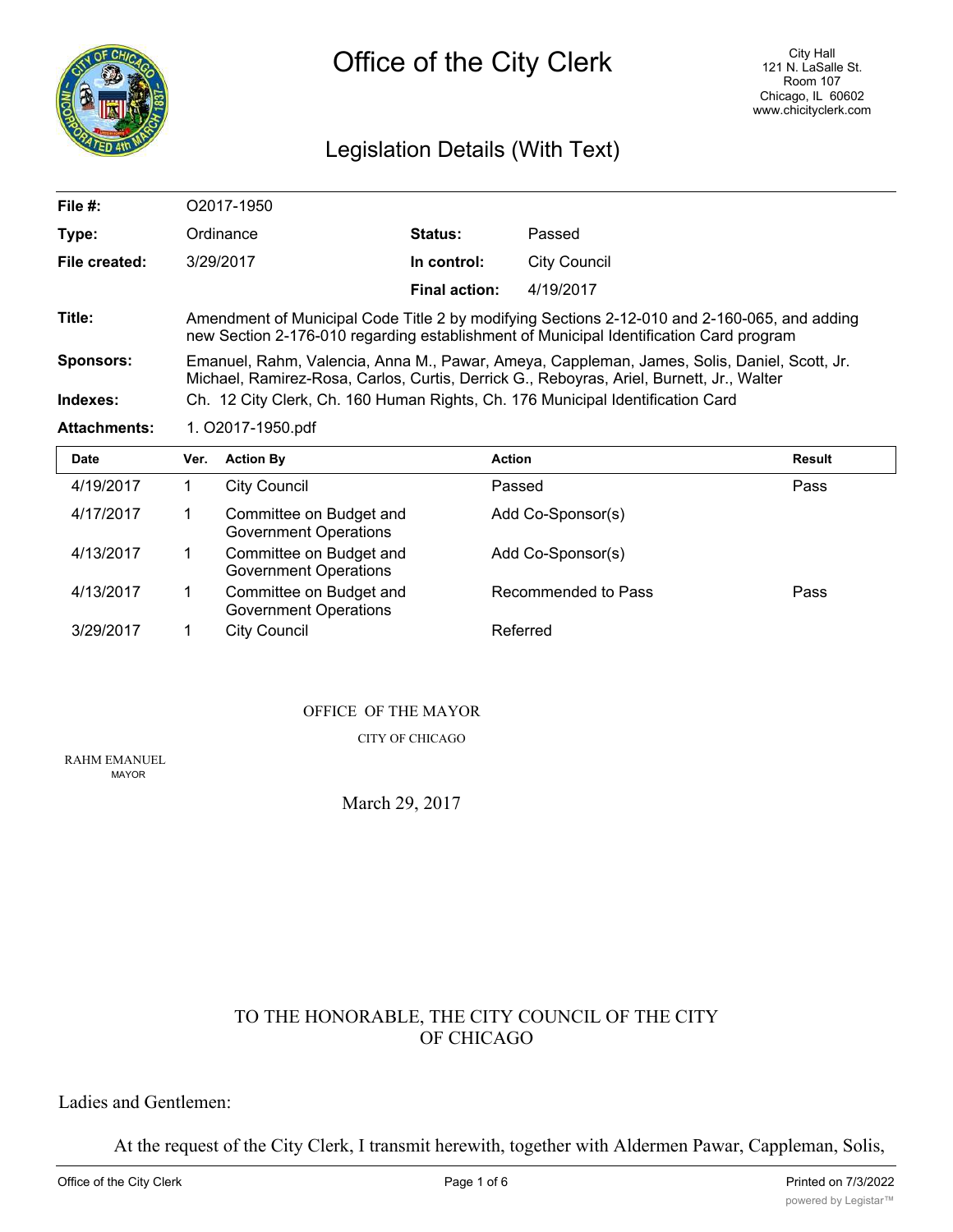**File #:** O2017-1950, **Version:** 1

Scott and Rosa, an ordinance amending various provisions of the Municipal Code to establish a Municipal I.D. Program.

Your favorable consideration of this ordinance will be appreciated.

Mayor

Very truly yours,

An Ordinance in Relation to the Municipal Identification Card

### **ORDINANCE**

### **BE IT ORDAINED BY THE CITY COUNCIL OF THE CITY OF CHICAGO:**

SECTION 1. Section 2-12-010 of the Municipal Code of Chicago is hereby amended by inserting the language underscored, as follows:

## **2-12-010 Powers and duties.**

*(Omitted text is unaffected by this ordinance)*

Administer and enforce the provisions of this Code conferring powers and duties on the city clerk relating to residential parking permits, which shall include the authority to issue citations for violations;

Administer and enforce Chapter 2-176 of this Code relating to the municipal identification card program: and

Keep the corporate seal and affix same to all documents and papers that are required to bear the official seal of the city.

SECTION 2. Title 2 of the Municipal Code of Chicago is hereby amended by creating a new Chapter 2- 176, as follows:

# **Chapter 2-176 Municipal Identification Card.**

# **2-176-010 Definitions.**

For purposes of this Chapter, the following definitions shall apply: "Applicant" means a

person who applies for a City of Chicago ID. "Clerk" means the City Clerk of the City of

Chicago.

 $\mathcal{C}$  means an identification card issued by the City of Chicago that displays an identification card displays  $\mathcal{C}$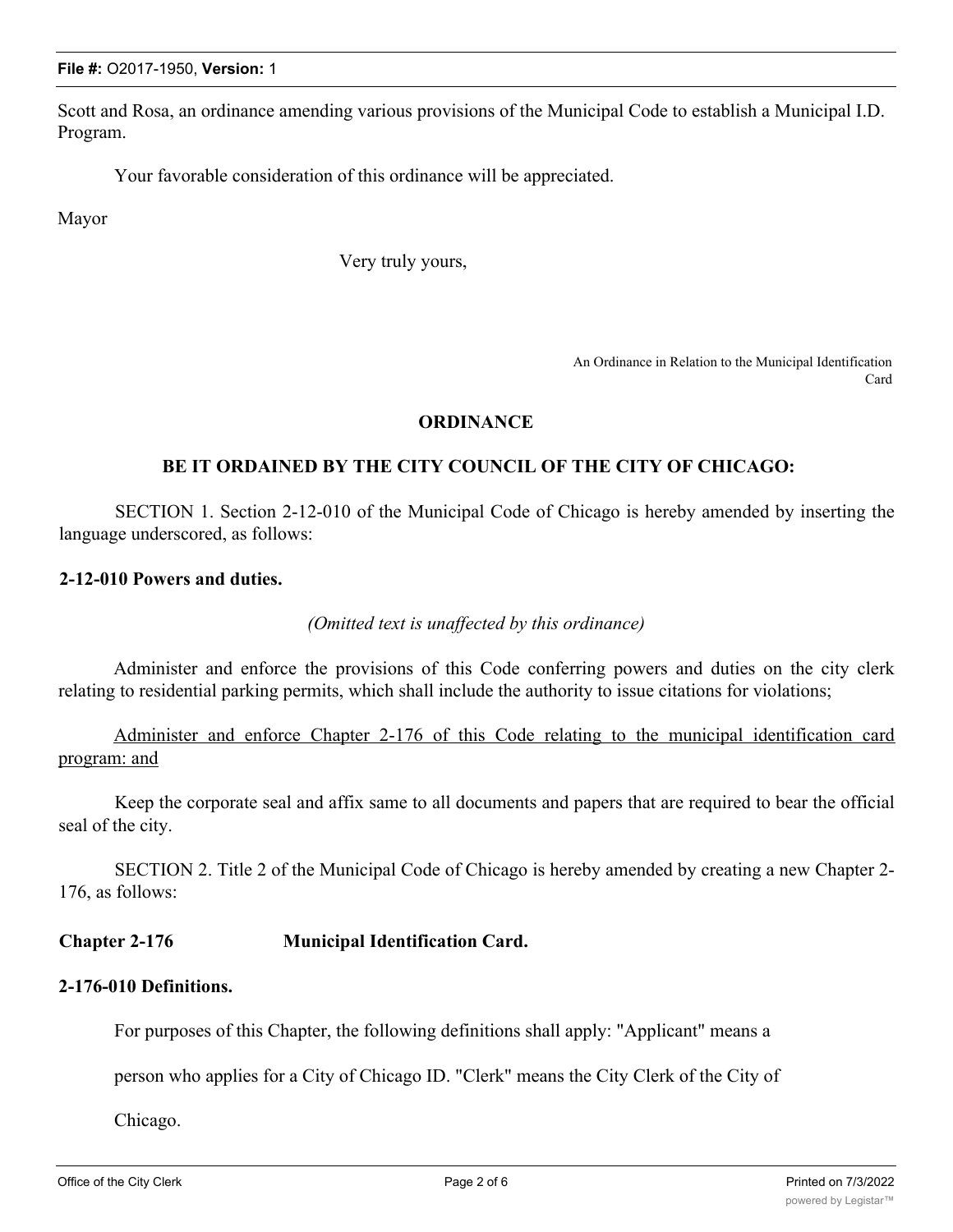"City of Chicago ID" means an identification card issued by the City of Chicago that displays information that includes, but is not limited to, the Applicant's name, photograph, date of birth, an expiration date, and, at the Applicant's option, display the cardholder's self-designated gender. The City of Chicago ID shall be designed in a manner to deter fraud.

"Program" means the program to administer and issue the City of Chicago

ID.

1

An Ordinance in Relation to the Municipal Identification Card

### **2-176-020 Administration.**

a) The Clerk shall implement and administer the Program, and is authorized to adopt rules consistent with this Chapter.

b) .The Clerk is authorized to enter into agreements necessary to effectuate the Program, and, in connection with agreements entered into under this Section, to enter into and execute all such other instruments and to perform any and all acts, including the allocation and expenditure of duly appropriated funds, as shall be necessary or advisable in connection with the implementation of such agreements and any renewals thereto.

### **2-176-030 Agreements with other governmental bodies.**

The Clerk is authorized to enter into intergovernmental agreements with other governmental bodies to increase access for holders of a City of Chicago ID to services and privileges managed by those governmental bodies. In connection with such intergovernmental agreements, the Clerk is authorized to enter into and execute all such other instruments and to perform any and all acts, including the allocation and expenditure of duly appropriated funds, as shall be necessary or advisable in connection with the implementation of such intergovernmental agreements and any renewals thereto.

### **2-176-040 Application.**

The City of Chicago ID shall be available to any Applicant regardless of race, color, sex, gender identity, age, religion, disability, national origin, ancestry, sexual orientation, marital status, partnership status, parental status, military status, source of income, credit history (within the meaning of Section 2-160-053), criminal record or criminal history (within the meaning of Section 2-160-054), housing status, or status as a victim of domestic violence, provided that the Applicant completes an application on a form provided by the Clerk, and fulfills the requirements for proving identity and residency in the City of Chicago as set forth in rules promulgated by the Clerk. The Clerk shall provide by rule an option for victims of domestic violence to designate an alternative address, and alternative methods by which individuals who are homeless can establish residency notwithstanding the lack of fixed address.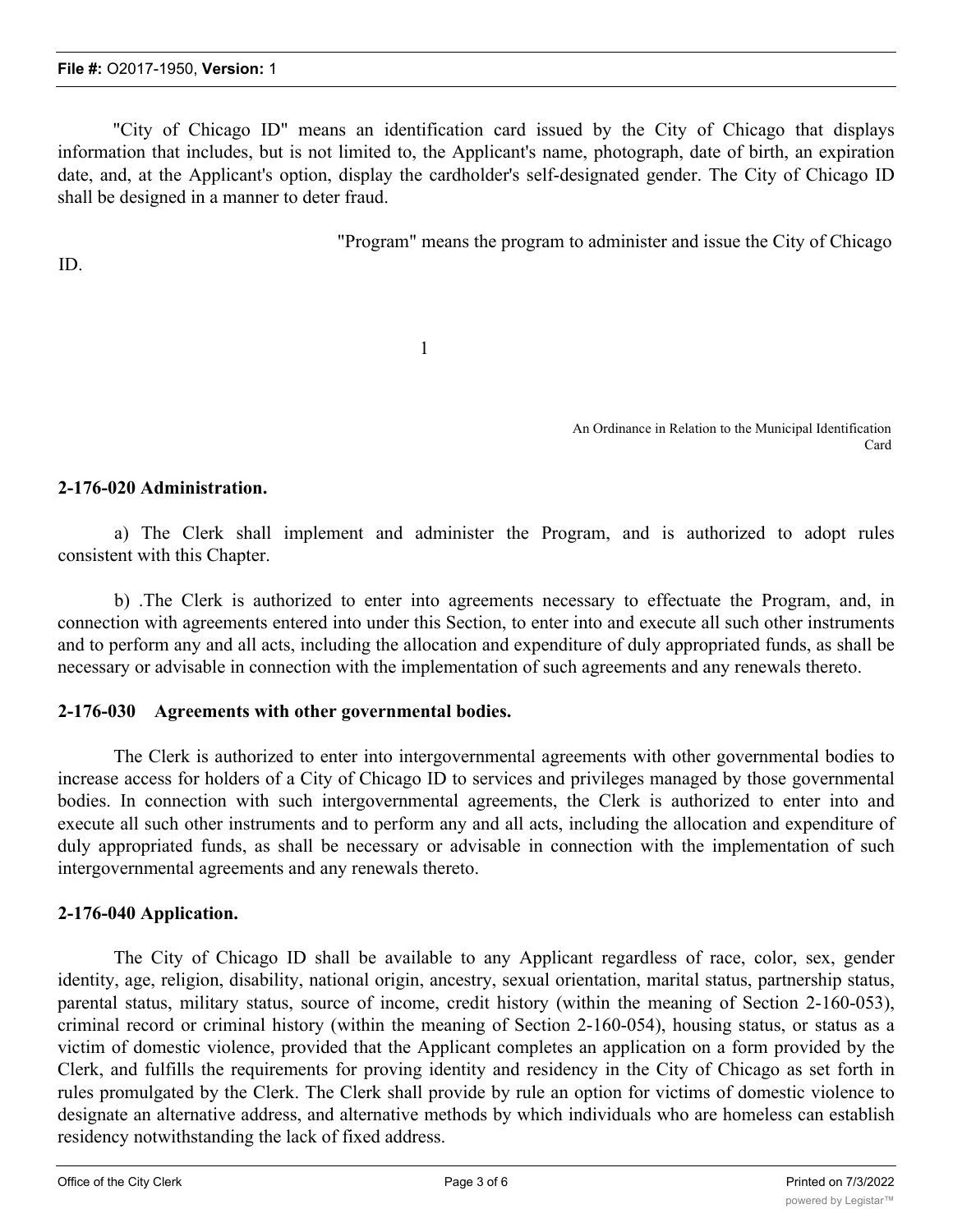### **2-176-050 Confidentiality.**

The Clerk shall keep all information submitted by an Applicant for a City of Chicago ID confidential to the maximum extent permitted by law. The Clerk shall review, but not collect, documents provided by an Applicant as proof of identity and

**2**

An Ordinance in Relation to the Municipal Identification Card

residence. In relation to an application for a City of Chicago ID, the Clerk shall not maintain a record of an Applicant's address or telephone number.

2-176-060 Fees.

The Clerk is authorized to establish a reasonable fee for applications for a City of Chicago ID sufficient to cover the cost of administering the Program, and if such a fee is established, shall adopt rules permitting an Applicant who cannot afford to pay such fee to receive a full or partial waiver.

SECTION 3. Section 2-160-065 of the Municipal Code of Chicago is hereby amended by deleting the struck-through text and inserting the underscored text, as follows:

### **2-160-065 Matricula consular Alternative identification cards.**

(a) Recognition of City of Chicago ID Card as valid identification. When requiring members of the public to provide identification or proof of residency, every department of the City of Chicago shall accept the City of Chicago ID created in Chapter 2-176 as valid identification and as valid proof of residency in the City of Chicago, unless the department has reason to believe that the City of Chicago ID is counterfeit, altered, improperly issued, or that the person presenting the City of Chicago ID is not the person to whom the card was issued.

(ab) . Recognition of Mexican Matricula Consular Cards as valid identification. When requiring members of the public to provide identification, each city department shall accept as valid identification of the person a "Matricula Consular" identification card issued by the Mexican Consulate.

(be) Recognition of other Latin American Matricula Consular Cards as valid identification. When requiring members of the public to provide identification, each city department shall accept as valid identification of the person a "Matricula Consular" identification card issued by any other Latin American country that is represented by a consulate office in the City of Chicago, to its citizens or nationals if the issuing country's consulate has certified to the City of Chicago that the identification card meets the following security requirements: